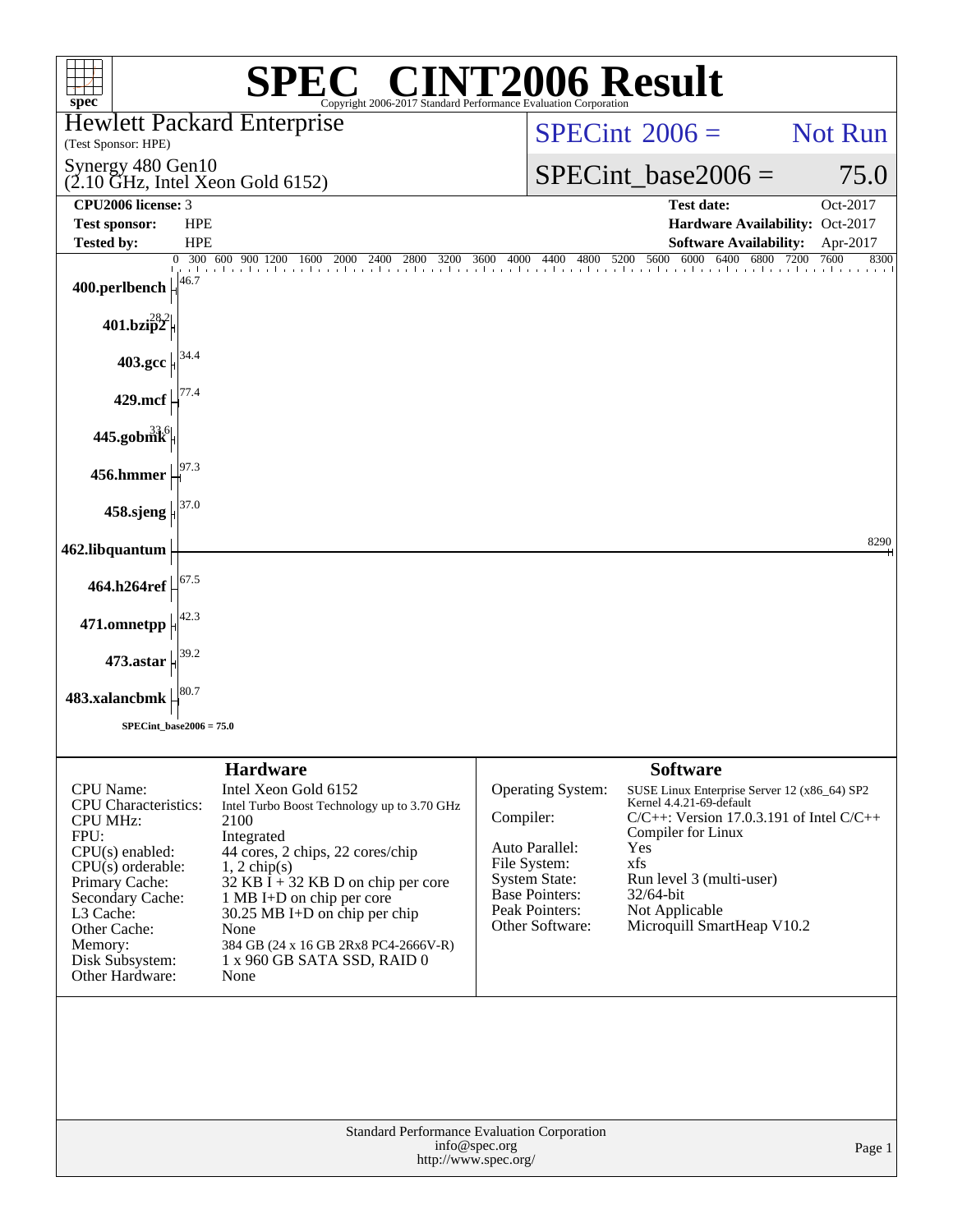

Hewlett Packard Enterprise

(Test Sponsor: HPE)

 $(2.10 \text{ GHz}, \text{Intel Xeon Gold } 6152)$ Synergy 480 Gen10

 $SPECint2006 =$  Not Run

### SPECint base2006 =  $75.0$

**[CPU2006 license:](http://www.spec.org/auto/cpu2006/Docs/result-fields.html#CPU2006license)** 3 **[Test date:](http://www.spec.org/auto/cpu2006/Docs/result-fields.html#Testdate)** Oct-2017 **[Test sponsor:](http://www.spec.org/auto/cpu2006/Docs/result-fields.html#Testsponsor)** HPE **[Hardware Availability:](http://www.spec.org/auto/cpu2006/Docs/result-fields.html#HardwareAvailability)** Oct-2017 **[Tested by:](http://www.spec.org/auto/cpu2006/Docs/result-fields.html#Testedby)** HPE **[Software Availability:](http://www.spec.org/auto/cpu2006/Docs/result-fields.html#SoftwareAvailability)** Apr-2017

### **[Results Table](http://www.spec.org/auto/cpu2006/Docs/result-fields.html#ResultsTable)**

|                                                                                                          | <b>Base</b>    |       |                |       |                |       | <b>Peak</b>    |              |                |              |                |              |
|----------------------------------------------------------------------------------------------------------|----------------|-------|----------------|-------|----------------|-------|----------------|--------------|----------------|--------------|----------------|--------------|
| <b>Benchmark</b>                                                                                         | <b>Seconds</b> | Ratio | <b>Seconds</b> | Ratio | <b>Seconds</b> | Ratio | <b>Seconds</b> | <b>Ratio</b> | <b>Seconds</b> | <b>Ratio</b> | <b>Seconds</b> | <b>Ratio</b> |
| 400.perlbench                                                                                            | 209            | 46.7  | 209            | 46.8  | 209            | 46.7  |                |              |                |              |                |              |
| 401.bzip2                                                                                                | 343            | 28.1  | 342            | 28.2  | 341            | 28.3  |                |              |                |              |                |              |
| $403.\text{gcc}$                                                                                         | 234            | 34.4  | 234            | 34.4  | 234            | 34.3  |                |              |                |              |                |              |
| $429$ .mcf                                                                                               | 120            | 76.2  | 118            | 77.4  | 117            | 77.7  |                |              |                |              |                |              |
| $445$ .gobmk                                                                                             | 312            | 33.6  | 312            | 33.6  | 312            | 33.6  |                |              |                |              |                |              |
| $456.$ hmmer                                                                                             | 95.7           | 97.5  | 95.8           | 97.3  | 96.2           | 97.0  |                |              |                |              |                |              |
| $458$ .sjeng                                                                                             | 327            | 37.1  | 327            | 37.0  | 327            | 37.0  |                |              |                |              |                |              |
| 462.libquantum                                                                                           | 2.50           | 8290  | 2.51           | 8250  | 2.50           | 8290  |                |              |                |              |                |              |
| 464.h264ref                                                                                              | 327            | 67.6  | 329            | 67.4  | 328            | 67.5  |                |              |                |              |                |              |
| 471.omnetpp                                                                                              | <u>148</u>     | 42.3  | 147            | 42.5  | 148            | 42.1  |                |              |                |              |                |              |
| $473$ . astar                                                                                            | 179            | 39.2  | 180            | 39.0  | 178            | 39.5  |                |              |                |              |                |              |
| 483.xalancbmk                                                                                            | 85.6           | 80.6  | 85.4           | 80.8  | 85.5           | 80.7  |                |              |                |              |                |              |
| Results appear in the order in which they were run. Bold underlined text indicates a median measurement. |                |       |                |       |                |       |                |              |                |              |                |              |

### **[Operating System Notes](http://www.spec.org/auto/cpu2006/Docs/result-fields.html#OperatingSystemNotes)**

 Stack size set to unlimited using "ulimit -s unlimited" Transparent Huge Pages enabled by default Filesystem page cache cleared with: shell invocation of 'sync; echo 3 > /proc/sys/vm/drop\_caches' prior to run IRQ balance service was stop using "service irqbalance stop" Tuned-adm profile was set to Throughtput-Performance

### **[Platform Notes](http://www.spec.org/auto/cpu2006/Docs/result-fields.html#PlatformNotes)**

BIOS Configuration: Intel Hyperthreading set to Disabled Thermal Configuration set to Maximum Cooling LLC Prefetch set to Enabled LLC Dead Line Allocation set to Disabled Memory Patrol Scrubbing set to Disabled Workload Profile set to General Peak Frequency Compute Energy/Performance Bias set to Maximum Performance Workload Profile set to Custom NUMA Group Size Optimization set to Flat Sysinfo program /home/cpu2006/config/sysinfo.rev6993 Revision 6993 of 2015-11-06 (b5e8d4b4eb51ed28d7f98696cbe290c1) running on linux-vjuj Mon Oct 30 16:58:58 2017

 This section contains SUT (System Under Test) info as seen by some common utilities. To remove or add to this section, see: <http://www.spec.org/cpu2006/Docs/config.html#sysinfo>

Continued on next page

Standard Performance Evaluation Corporation [info@spec.org](mailto:info@spec.org) <http://www.spec.org/>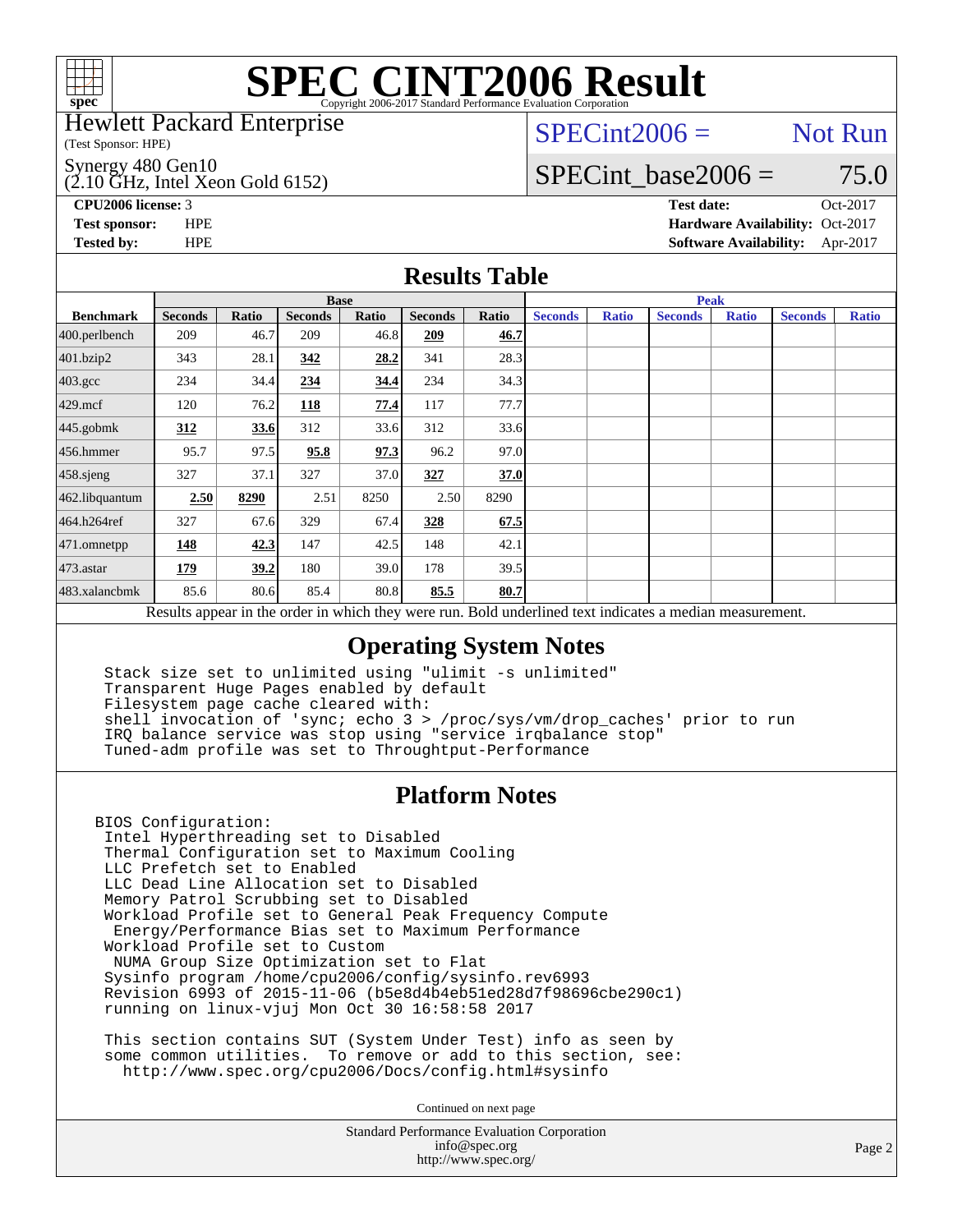

Hewlett Packard Enterprise

(Test Sponsor: HPE)

 $SPECint2006 =$  Not Run

Synergy 480 Gen10

(2.10 GHz, Intel Xeon Gold 6152)

**[Tested by:](http://www.spec.org/auto/cpu2006/Docs/result-fields.html#Testedby)** HPE **[Software Availability:](http://www.spec.org/auto/cpu2006/Docs/result-fields.html#SoftwareAvailability)** Apr-2017

 $SPECTnt\_base2006 = 75.0$ **[CPU2006 license:](http://www.spec.org/auto/cpu2006/Docs/result-fields.html#CPU2006license)** 3 **[Test date:](http://www.spec.org/auto/cpu2006/Docs/result-fields.html#Testdate)** Oct-2017 **[Test sponsor:](http://www.spec.org/auto/cpu2006/Docs/result-fields.html#Testsponsor)** HPE **[Hardware Availability:](http://www.spec.org/auto/cpu2006/Docs/result-fields.html#HardwareAvailability)** Oct-2017

#### **[Platform Notes \(Continued\)](http://www.spec.org/auto/cpu2006/Docs/result-fields.html#PlatformNotes)**

Standard Performance Evaluation Corporation [info@spec.org](mailto:info@spec.org) From /proc/cpuinfo model name : Intel(R) Xeon(R) Gold 6152 CPU @ 2.10GHz 2 "physical id"s (chips) 44 "processors" cores, siblings (Caution: counting these is hw and system dependent. The following excerpts from /proc/cpuinfo might not be reliable. Use with caution.) cpu cores : 22 siblings : 22 physical 0: cores 0 1 2 3 4 5 8 9 10 11 12 16 17 18 19 20 21 24 25 26 27 28 physical 1: cores 0 1 2 3 4 5 8 9 10 11 12 16 17 18 19 20 21 24 25 26 27 28 cache size : 30976 KB From /proc/meminfo<br>MemTotal: 395927184 kB HugePages\_Total: 0<br>Hugepagesize: 2048 kB Hugepagesize: /usr/bin/lsb\_release -d SUSE Linux Enterprise Server 12 SP2 From /etc/\*release\* /etc/\*version\* SuSE-release: SUSE Linux Enterprise Server 12 (x86\_64) VERSION = 12 PATCHLEVEL = 2 # This file is deprecated and will be removed in a future service pack or release. # Please check /etc/os-release for details about this release. os-release: NAME="SLES" VERSION="12-SP2" VERSION\_ID="12.2" PRETTY\_NAME="SUSE Linux Enterprise Server 12 SP2" ID="sles" ANSI\_COLOR="0;32" CPE\_NAME="cpe:/o:suse:sles:12:sp2" uname -a: Linux linux-vjuj 4.4.21-69-default #1 SMP Tue Oct 25 10:58:20 UTC 2016 (9464f67) x86\_64 x86\_64 x86\_64 GNU/Linux run-level 3 Oct 30 16:57 SPEC is set to: /home/cpu2006 Filesystem Type Size Used Avail Use% Mounted on /dev/sda4 xfs 852G 6.4G 846G 1% /home Additional information from dmidecode: Warning: Use caution when you interpret this section. The 'dmidecode' program Continued on next page

<http://www.spec.org/>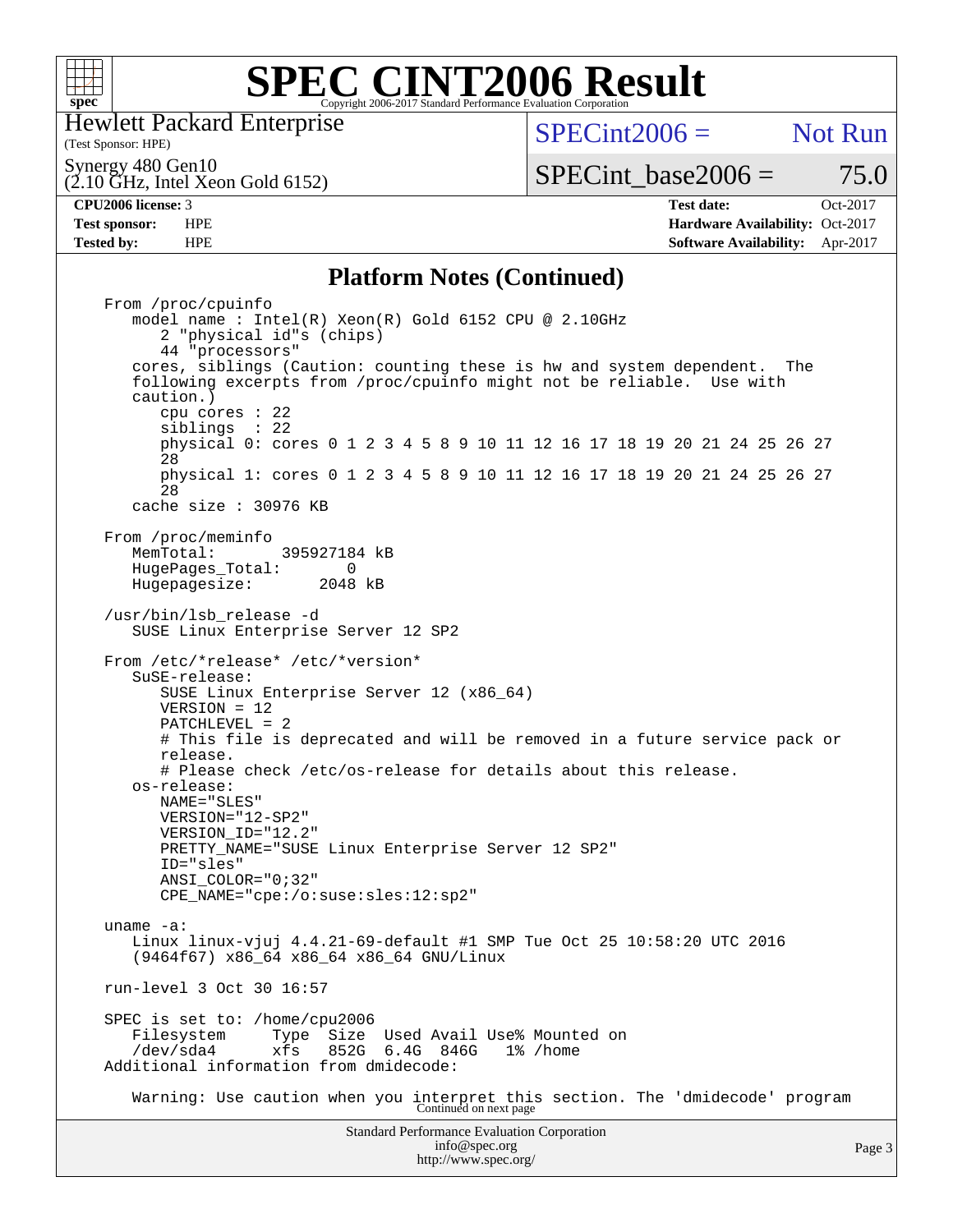

Hewlett Packard Enterprise

(Test Sponsor: HPE)

 $SPECint2006 =$  Not Run

Synergy 480 Gen10

 $(2.10 \text{ GHz}, \text{Intel Xeon Gold } 6152)$ 

 $SPECTnt\_base2006 = 75.0$ 

**[CPU2006 license:](http://www.spec.org/auto/cpu2006/Docs/result-fields.html#CPU2006license)** 3 **[Test date:](http://www.spec.org/auto/cpu2006/Docs/result-fields.html#Testdate)** Oct-2017 **[Test sponsor:](http://www.spec.org/auto/cpu2006/Docs/result-fields.html#Testsponsor)** HPE **[Hardware Availability:](http://www.spec.org/auto/cpu2006/Docs/result-fields.html#HardwareAvailability)** Oct-2017 **[Tested by:](http://www.spec.org/auto/cpu2006/Docs/result-fields.html#Testedby)** HPE **[Software Availability:](http://www.spec.org/auto/cpu2006/Docs/result-fields.html#SoftwareAvailability)** Apr-2017

#### **[Platform Notes \(Continued\)](http://www.spec.org/auto/cpu2006/Docs/result-fields.html#PlatformNotes)**

 reads system data which is "intended to allow hardware to be accurately determined", but the intent may not be met, as there are frequent changes to hardware, firmware, and the "DMTF SMBIOS" standard.

 BIOS HPE I42 09/27/2017 Memory: 24x UNKNOWN NOT AVAILABLE 16 GB 2 rank 2666 MHz

(End of data from sysinfo program)

#### **[General Notes](http://www.spec.org/auto/cpu2006/Docs/result-fields.html#GeneralNotes)**

Environment variables set by runspec before the start of the run: KMP AFFINITY = "granularity=fine, compact" LD\_LIBRARY\_PATH = "/home/cpu2006/lib/ia32:/home/cpu2006/lib/intel64:/home/cpu2006/sh10.2" OMP\_NUM\_THREADS = "44"

 Binaries compiled on a system with 1x Intel Core i7-4790 CPU + 32GB RAM memory using Redhat Enterprise Linux 7.2

## **[Base Compiler Invocation](http://www.spec.org/auto/cpu2006/Docs/result-fields.html#BaseCompilerInvocation)**

[C benchmarks](http://www.spec.org/auto/cpu2006/Docs/result-fields.html#Cbenchmarks): [icc -m64](http://www.spec.org/cpu2006/results/res2017q4/cpu2006-20171114-50656.flags.html#user_CCbase_intel_icc_64bit_bda6cc9af1fdbb0edc3795bac97ada53)

[C++ benchmarks:](http://www.spec.org/auto/cpu2006/Docs/result-fields.html#CXXbenchmarks) [icpc -m64](http://www.spec.org/cpu2006/results/res2017q4/cpu2006-20171114-50656.flags.html#user_CXXbase_intel_icpc_64bit_fc66a5337ce925472a5c54ad6a0de310)

### **[Base Portability Flags](http://www.spec.org/auto/cpu2006/Docs/result-fields.html#BasePortabilityFlags)**

 400.perlbench: [-DSPEC\\_CPU\\_LP64](http://www.spec.org/cpu2006/results/res2017q4/cpu2006-20171114-50656.flags.html#b400.perlbench_basePORTABILITY_DSPEC_CPU_LP64) [-DSPEC\\_CPU\\_LINUX\\_X64](http://www.spec.org/cpu2006/results/res2017q4/cpu2006-20171114-50656.flags.html#b400.perlbench_baseCPORTABILITY_DSPEC_CPU_LINUX_X64)  $401.bzip2: -DSPECCPU LP64$  403.gcc: [-DSPEC\\_CPU\\_LP64](http://www.spec.org/cpu2006/results/res2017q4/cpu2006-20171114-50656.flags.html#suite_basePORTABILITY403_gcc_DSPEC_CPU_LP64) 429.mcf: [-DSPEC\\_CPU\\_LP64](http://www.spec.org/cpu2006/results/res2017q4/cpu2006-20171114-50656.flags.html#suite_basePORTABILITY429_mcf_DSPEC_CPU_LP64) 445.gobmk: [-DSPEC\\_CPU\\_LP64](http://www.spec.org/cpu2006/results/res2017q4/cpu2006-20171114-50656.flags.html#suite_basePORTABILITY445_gobmk_DSPEC_CPU_LP64) 456.hmmer: [-DSPEC\\_CPU\\_LP64](http://www.spec.org/cpu2006/results/res2017q4/cpu2006-20171114-50656.flags.html#suite_basePORTABILITY456_hmmer_DSPEC_CPU_LP64) 458.sjeng: [-DSPEC\\_CPU\\_LP64](http://www.spec.org/cpu2006/results/res2017q4/cpu2006-20171114-50656.flags.html#suite_basePORTABILITY458_sjeng_DSPEC_CPU_LP64) 462.libquantum: [-DSPEC\\_CPU\\_LP64](http://www.spec.org/cpu2006/results/res2017q4/cpu2006-20171114-50656.flags.html#suite_basePORTABILITY462_libquantum_DSPEC_CPU_LP64) [-DSPEC\\_CPU\\_LINUX](http://www.spec.org/cpu2006/results/res2017q4/cpu2006-20171114-50656.flags.html#b462.libquantum_baseCPORTABILITY_DSPEC_CPU_LINUX) 464.h264ref: [-DSPEC\\_CPU\\_LP64](http://www.spec.org/cpu2006/results/res2017q4/cpu2006-20171114-50656.flags.html#suite_basePORTABILITY464_h264ref_DSPEC_CPU_LP64) 471.omnetpp: [-DSPEC\\_CPU\\_LP64](http://www.spec.org/cpu2006/results/res2017q4/cpu2006-20171114-50656.flags.html#suite_basePORTABILITY471_omnetpp_DSPEC_CPU_LP64) 473.astar: [-DSPEC\\_CPU\\_LP64](http://www.spec.org/cpu2006/results/res2017q4/cpu2006-20171114-50656.flags.html#suite_basePORTABILITY473_astar_DSPEC_CPU_LP64) 483.xalancbmk: [-DSPEC\\_CPU\\_LP64](http://www.spec.org/cpu2006/results/res2017q4/cpu2006-20171114-50656.flags.html#suite_basePORTABILITY483_xalancbmk_DSPEC_CPU_LP64) [-DSPEC\\_CPU\\_LINUX](http://www.spec.org/cpu2006/results/res2017q4/cpu2006-20171114-50656.flags.html#b483.xalancbmk_baseCXXPORTABILITY_DSPEC_CPU_LINUX)

> Standard Performance Evaluation Corporation [info@spec.org](mailto:info@spec.org) <http://www.spec.org/>